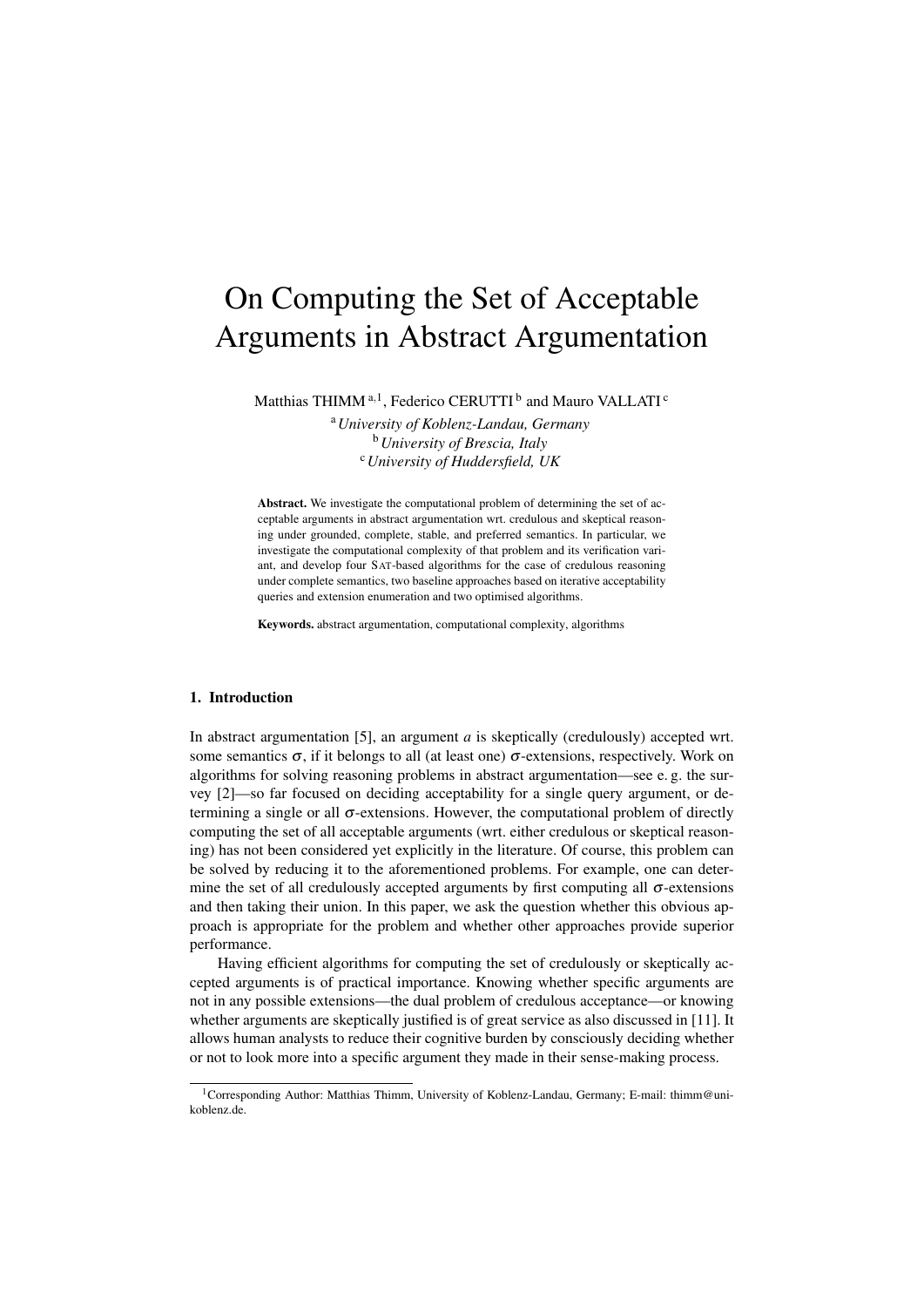In this paper, we first have a look at the theoretical complexity of the problem of verifying whether a given set of arguments is exactly the set of acceptable arguments wrt. both credulous and skeptical reasoning and the grounded, complete, stable, and preferred semantics. Our results mirror similar previous results [6] in that, for example, the verification problem for grounded semantics under both credulous and skeptical reasoning is in P, while the verification problem for skeptical reasoning for preferred semantics is DP2-complete (see Section 3 for definitions of the complexity classes). While the proofs of membership follow easily from existing results [6], the hardness proofs require some novel reduction techniques and insights. In addition to this theoretical analysis, we also present four SAT-based algorithms for addressing the question of determining the set of acceptable arguments wrt. credulous reasoning under complete semantics: two baseline approaches based on iterative acceptability queries and extension enumeration and two optimised algorithms. We provide an extensive experimental evaluation of the introduced algorithms considering all benchmarks from the past ICCMA competitions.

## 2. Preliminaries

An *abstract argumentation framework* AF is a tuple  $AF = (A, R)$  where A is a set of arguments and R is a relation  $R \subseteq A \times A$ . For two arguments  $a, b \in A$  the relation  $aRb$ means that argument *a* attacks argument *b*. For  $a \in A$  define  $a^- = \{b \mid bRa\}$  and  $a^+ =$  ${b \mid aRb}$ . We say that a set *S* ⊆ A *defends* an argument *b* ∈ A if for all *a* with *aRb* then there is  $c \in S$  with  $cRa$ .

Semantics are given to abstract argumentation frameworks by means of extensions [5]. An extension *E* is a set of arguments  $E \subseteq A$  that is intended to represent a coherent point of view on the argumentation modelled by AF. Arguably, the most important property of a semantics is its admissibility. An extension *E* is called *admissible* if and only if (1) *E* is *conflict-free*, i. e., there are no arguments  $a, b \in E$  with  $aRb$  and (2) *E* defends every  $a \in E$ , and it is called *complete* (CO) if, additionally, it satisfies (3) if *E* defends *a* then  $a \in E$ .

Different types of classical semantics can be phrased by imposing further constraints. In particular, a complete extension *E*: is *grounded* (GR) if and only if *E* is minimal; is *preferred* (PR) if and only if *E* is maximal; and is *stable* (ST) if and only if  $A = E \cup \{b \mid \exists a \in E : aRb\}.$ 

All statements on minimality/maximality are meant to be with respect to set inclusion. Note that the grounded extension is uniquely determined and that stable extensions may not exist [5].

Let  $\sigma \in \{CO, GR, ST, PR\}$  be some semantics and  $AF = (A, R)$  and abstract argumentation framework. Then, an argument  $a \in A$  is *skeptically accepted* in AF, denoted by  $AF \models^s_{\sigma} a$ , if *a* is contained in *every*  $\sigma$ -extension. An argument  $a \in A$  is *credulously accepted* in AF, denoted by AF  $\models^c_{\sigma} a$ , if *a* is contained in *some*  $\sigma$ -extension. Define  $Acc^s_{\sigma}(AF) = \{a \in A \mid AF \models^s_{\sigma} a\}$  and  $Acc^c_{\sigma}(AF) = \{a \in A \mid AF \models^c_{\sigma} a\}$  to be the sets of skeptically and credulously accepted arguments in AF, respectively. Observe that  $Acc^s_{\sigma}(AF) \subseteq Acc^c_{\sigma}(AF)$  for all semantics and abstract argumentation frameworks, except for  $\sigma = ST$  and an argumentation framework AF' that possesses no stable extension. In the latter case  $Acc^s_{\sigma}(AF') = A$  and  $Acc^c_{\sigma}(AF') = \emptyset$  by definition.

In the remainder of the paper, we consider the computational problem of determining the sets  $Acc^s_{\sigma}(AF)$  and  $Acc^c_{\sigma}(AF)$ , respectively. Note that, these exact problems have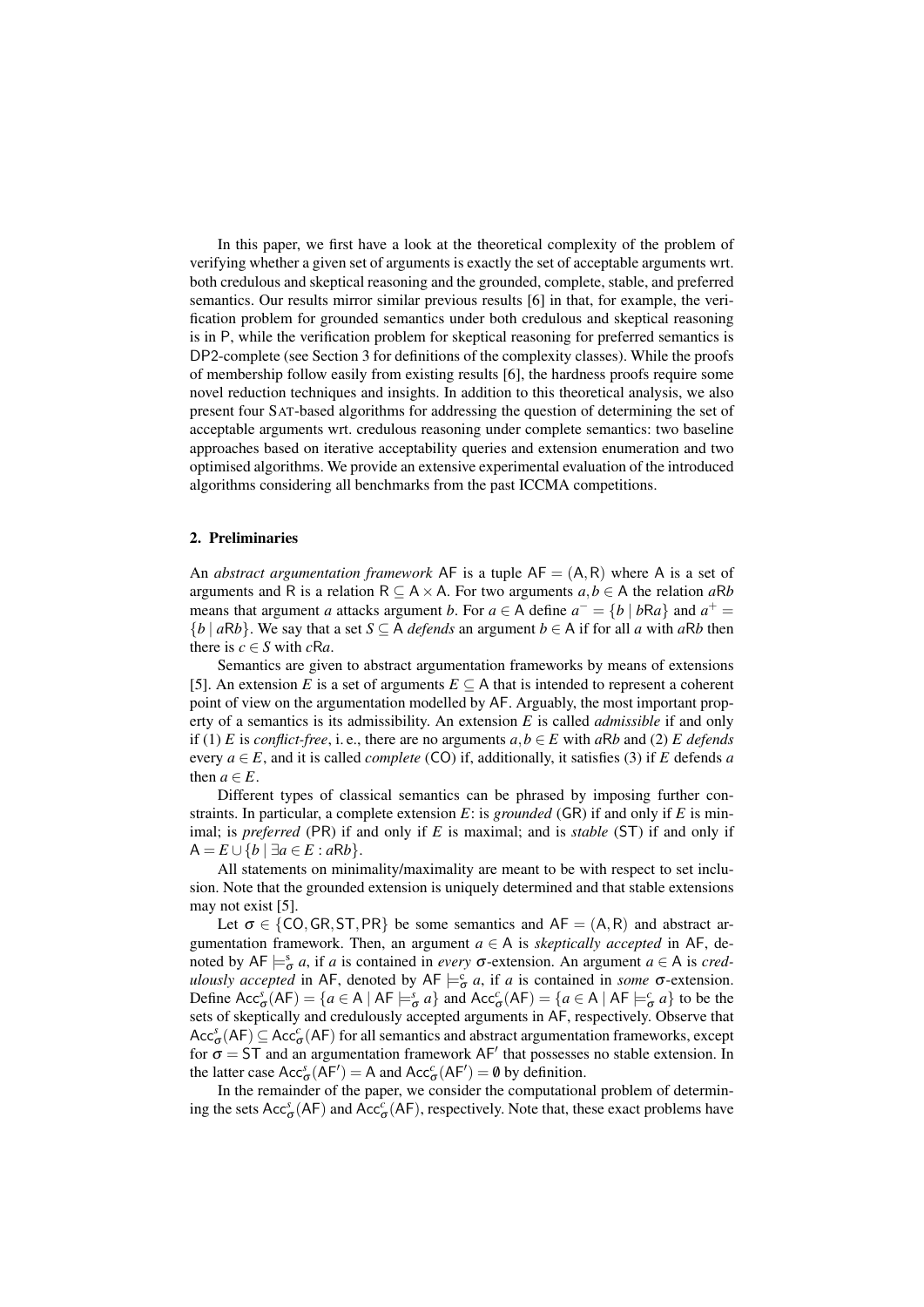not been investigated before, to the best of our knowledge, in terms of computational complexity and algorithms. Previous studies and algorithms either focus on a single acceptability problem, such as deciding whether  $AF \models_{\sigma}^x a$  is true for  $x \in \{s, c\}$  and some argument  $a \in A$ , or computing one or all extensions (as done in the ICCMA series of argumentation competitions<sup>2</sup>).

# 3. Complexity of Computing the Set of Acceptable Arguments

We assume familiarity with basic concepts of computational complexity and basic complexity classes such as P, NP and coNP, see [9] for an introduction. Recall that every decision problem can be represented as a language *L* that contains exactly those instances to the problem with answer "yes." A complexity class can then be represented by the languages of those problems it contains. We will make use of the complexity class DP, which is defined as  $DP = \{L_1 \cap L_2 \mid L_1 \in NP, L_2 \in \text{coNP}\}\)$ . So DP contains those languages that are intersections of a language in NP and a language in coNP. We also need the following class  $DP2 = \{L_1 \cap L_2 \mid L_1 \in NP^{NP}, L_2 \in \text{coNP}^{NP}\}$  where  $NP^{NP}$  is the class of problems that can be solved by a non-deterministic Turing machine in polynomial time that has access to an NP oracle and coNP<sup>NP</sup> is the class of problems where the complement can be solved by a non-deterministic Turing machine in polynomial time that has access to an NP oracle. NP<sup>NP</sup> is also written as  $\Sigma_2^P$  and coNP<sup>NP</sup> as  $\Pi_2^P$ . So DP2 contains those languages that are intersections of a language in  $\Sigma_2^P$  and a language in  $\Pi_2^P$ .

In this section we are interested in the computational complexity of the following decision problem:

ACC*<sup>x</sup>* σ **Input:**  $AF = (A, R)$  and  $E \subseteq A$ **Output:** TRUE iff  $E = Acc^x_{\sigma}(AF)$ .

for a semantics  $\sigma$  and  $x \in \{s, c\}$ .

The proofs of the following results are omitted due to space restrictions but can be found in an online appendix<sup>3</sup>. We start with the tractable problems.

Proposition 1.  $ACC_{GR}^c$ ,  $ACC_{GR}^c$ , and  $ACC_{CO}^s$  are in P.

Many other problems are DP-complete.

**Proposition 2.**  $ACC_{CO}^c$ ,  $ACC_{PR}^c$ , and  $ACC_{ST}^c$  are DP-complete.

Proposition 3.  $ACC_{ST}^s$  *is DP-complete.* 

Skeptical inference with preferred semantics is (unsurprisingly) on the second level of the polynomial hierarchy.

Proposition 4.  $ACC_{PR}$  is DP2-complete.

 $2$ http://argumentationcompetition.org

<sup>3</sup>http://mthimm.de/misc/mtfcmv\_accAF\_proofs.pdf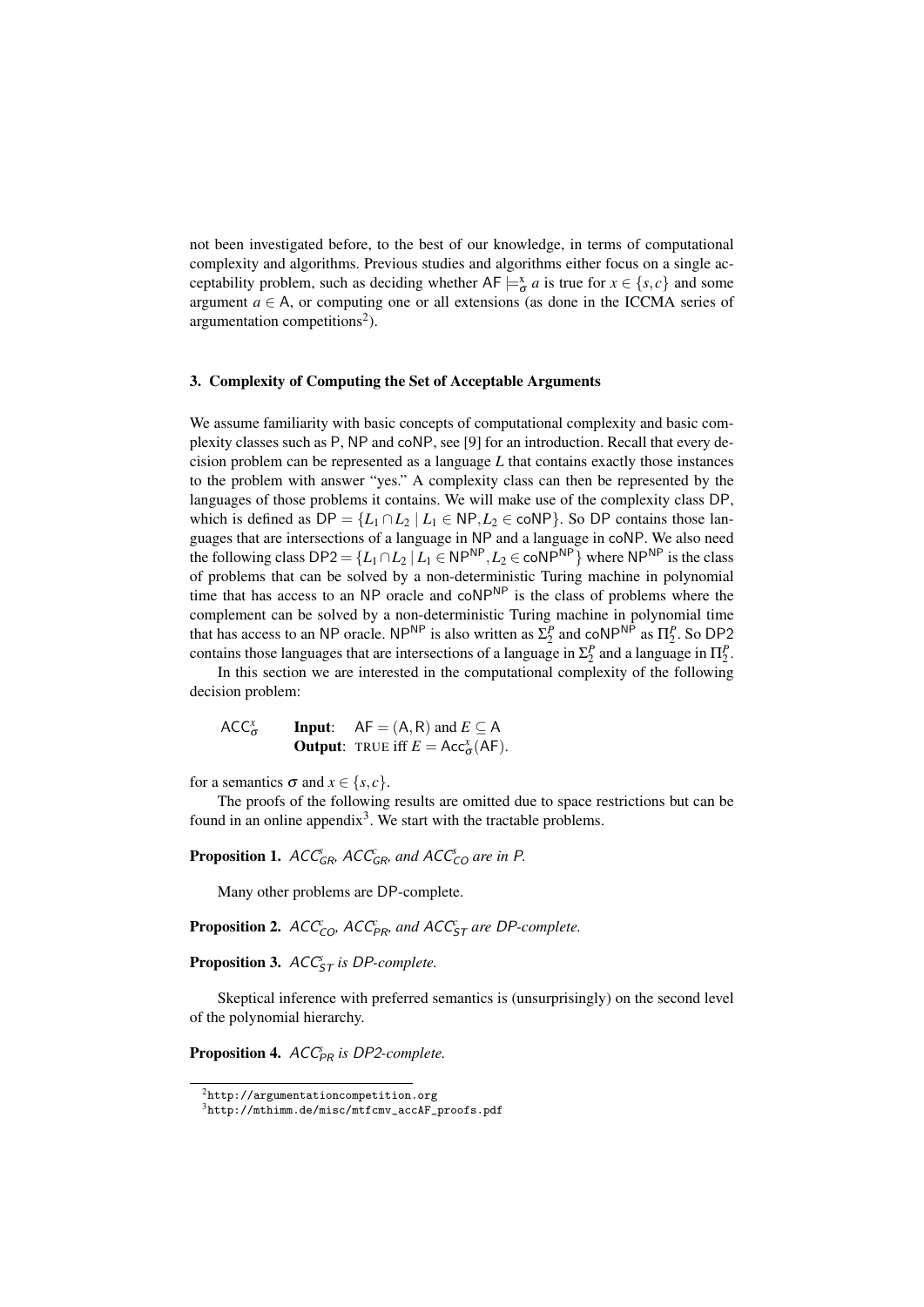The results from above also allow us to easily provide an upper bound for the computational complexity of the functional problem of determining the set of acceptable arguments. For the following result, recall that  $\mathsf{FNP}^{\mathsf{DP}[1]}$  is the complexity class of functional problems that can be solved by a non-deterministic Turing machine running in polynomial time that can call a DP-oracle for a constant number of times. The class  $FNP<sup>DP2[1]</sup>$  is defined analogously.

Corollary 5. *Let* AF *be an abstract argumentation framework.*

- 1. *The problems of computing*  $ACC_{GR}$ ,  $ACC_{GR}$ ,  $ACC_{CO}$  are in FP, respectively.
- 2. *The problems of computing*  $ACC_{CO}$ ,  $ACC_{PR}$ ,  $ACC_{ST}$ ,  $ACC_{ST}$  are in  $FNP^{DP[1]}$ , *respectively.*
- 3. *The problem of computing*  $ACC_{PR}$  *is in*  $FNP^{DP2[1]}$ *.*

# 4. SAT-based Algorithms for Credulous Reasoning

We will now investigate some algorithms that compute the set  $ACC^x_{\sigma}$ . Here, we will focus on the case of credulous reasoning under complete semantics (which is equivalent to credulous reasoning under preferred semantics).

We will develop reduction-based algorithms [4,2] and leverage SAT-solving technologies. Our encodings of acceptability problems into SAT are based on the encodings proposed initially in [1] and used in modern SAT-based argumentation solvers, see e.g. [4,3]. Let  $AF = (A, R)$  be and abstract argumentation framework. For each argument  $a \in A$  we introduce three propositional variables  $in_a$ , out<sub>a</sub>, undec<sub>a</sub> which model the cases that *a* is in the extension, *a* is attacked by the extension, *a* is not in the extension nor attacked by it, respectively. Then define  $\Phi_a = (\text{out}_a \Leftrightarrow \bigvee_{b \in a^-} \text{in}_b) \wedge$  $(in_a \Leftrightarrow \bigwedge_{b \in a^-} out_b) \wedge (in_a \vee out_a \vee under_a)$  and  $\Psi_{AF} = \bigwedge_{a \in A} \Phi_a$ . For any propositional formula  $\Phi$ , let Mod( $\Phi$ ) denote its set of models. For any model  $\omega$  let  $E(\omega) = \{a \mid$  $\omega(i n_a)$  = TRUE}. Variants of the following observations have been proven in e.g. [1], so we state it without proof.

Proposition 6. *Let* AF = (A,R) *be an abstract argumentation framework.*

- 1. *If*  $\omega \in Mod(\Psi_{AF})$  *then*  $E(\omega)$  *is a complete extension of* AF.
- 2. *If E* is a complete extension of AF then there is  $\omega \in Mod(\Psi_{AF})$  *with*  $E(\omega) = E$ .
- 3.  $a \in Acc_{CO}^c(AF)$  *if and only if*  $\Psi_{AF} \wedge \text{in}_a$  *is satisfiable.*

The above observations enable us to use SAT solving technology by encoding abstract argumentation problems into one or a series of SAT problems.<sup>4</sup>

# *4.1. Iterative Acceptability Queries via* SAT

A straightforward algorithm for determining  $Acc_{CO}^{c}(AF)$  is to exploit observation 3.) of Proposition 6 and check for each  $a \in A$  whether  $\Psi_{AF} \wedge \text{in}_a$  is satisfiable using some SAT solver. We denote this algorithm IAQ, it is depicted as Algorithm 1. We write  $SAT(\phi)$  for a call to an external SAT solver that evaluates to TRUE if  $\phi$  is satisfiable.

<sup>&</sup>lt;sup>4</sup>Note that formulas such as  $\Psi_{AF}$  can be easily turned in conjunctive normal form, the standard input format for SAT solvers, with only polynomial overhead, so we do not explicitly discuss matters related to this aspect in the following.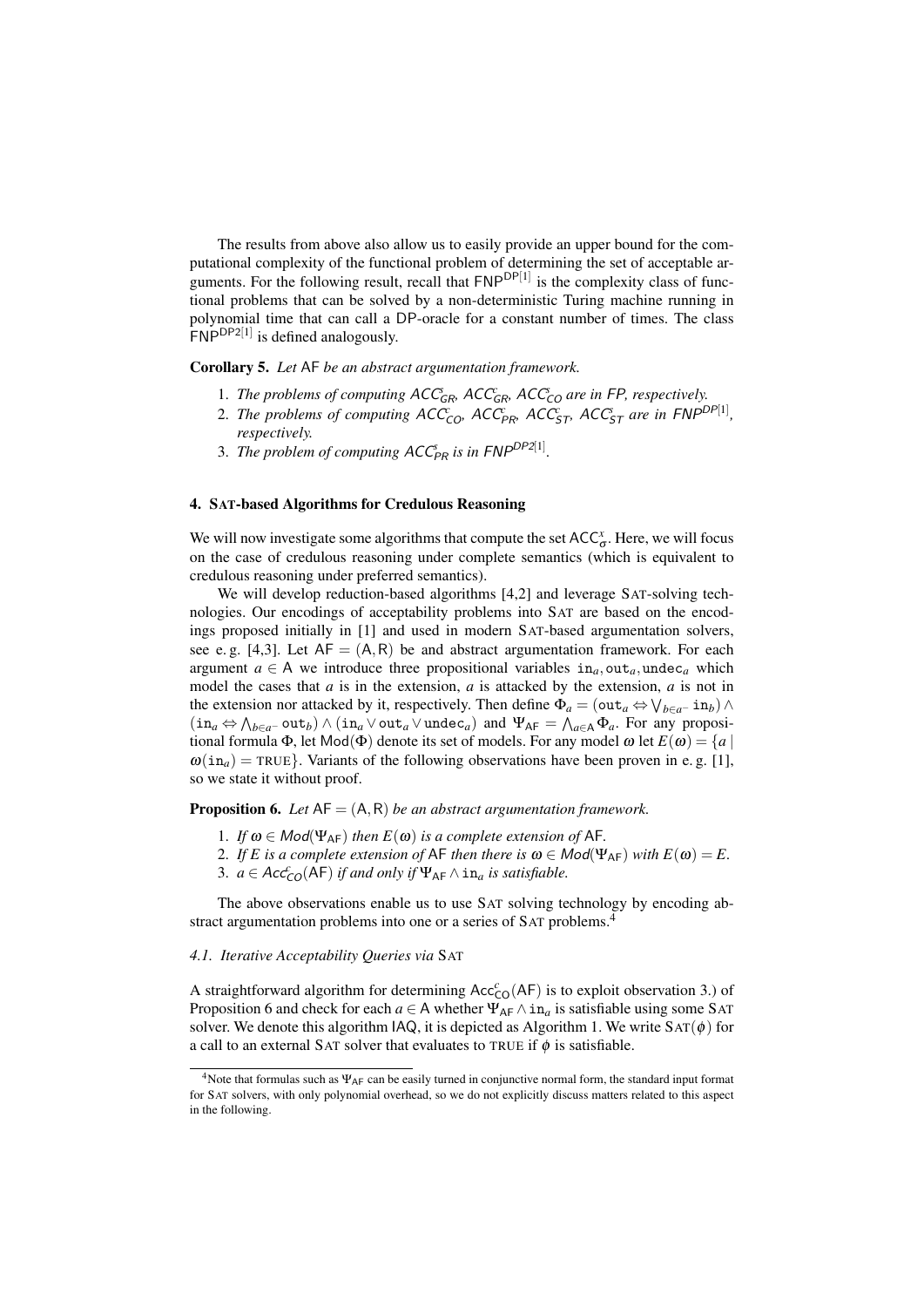Algorithm 1 Algorithm IAQ

```
Input: AF = (A, R)Output:
               Acc^c_{CO}(AF)1: S = \emptyset2: for a \in A do
3: if \text{SAT}(\Psi_{\text{AF}} \wedge \text{in}_a) then
4: S \leftarrow S \cup \{a\}5: return S
```
#### *4.2. Exhaustive extension enumeration via* SAT

Another straightforward approach is to leverage the fact that SAT solvers usually do not only report on the satisfiability of a given formula but also provide a model as witness. For a model  $\omega$  let  $C(\omega) = \bigvee_{\omega(\alpha) = \text{TRUE}} \neg \alpha \vee \bigvee_{\omega(\alpha) = \text{FALSE}} \alpha$ . One can then enumerate all models of formula  $\phi$  by first retrieving any one model  $\omega$ , then retrieving a model  $\omega'$  of  $\phi \wedge C(\omega)$ , then a model  $\omega''$  if  $\phi \wedge C(\omega) \wedge C(\omega')$  and so on. It is clear that all models retrieved this way are models of  $\phi$  and that by adding  $C(\omega)$  we avoid retrieving the same model on future calls again. At some point, the formula becomes unsatisfiable and we retrieved all models. We can use this strategy to enumerate all complete extensions of an input abstract argumentation framework (using observations 2 and 3 of Proposition 6). The union of these is then the set  $Acc^c_{CO}(AF)$ . We denote this algorithm EEE, it is depicted as Algorithm 2. We write WITNESS( $\phi$ ) for a call to an external SAT solver that evaluates to a model  $\omega$  of  $\phi$  if  $\phi$  is satisfiable, or FALSE otherwise.

Algorithm 2 Algorithm EEE

**Input:**  $AF = (A, R)$ Output:  $Acc^c_{CO}(AF)$ 1:  $S = \emptyset$ 2:  $\Psi \leftarrow \Psi_{AF}$ 3: while FALSE  $\neq \omega = W$ ITNESS(Ψ) do 4:  $S \leftarrow S \cup E(\omega)$ 5: Ψ ← Ψ ∧  $C(\omega)$ 6: return *S*

# *4.3. Selective extension enumeration via* SAT

We now turn to our proposal of the first non-trivial algorithm for computing  $Acc^c_{CO}(AF)$ . A major drawback of the algorithm EEE is that an abstract argumentation framework may feature an exponential number of complete extensions and many may overlap to a large degree. It may therefore be the case that in many iterations of the main loop in line 3 of Algorithm 2 no new arguments are added to *S*. In order to address this issue we propose a more selective extension enumeration SEE, implemented in Algorithm 3.

Differently from Algorithm 2, the algorithm SEE constrains the search for further models (line 3) by requiring that at least one argument that has not already been classified as accepted, needs to be included. Indeed, at the first iteration (line 3) the SAT solver will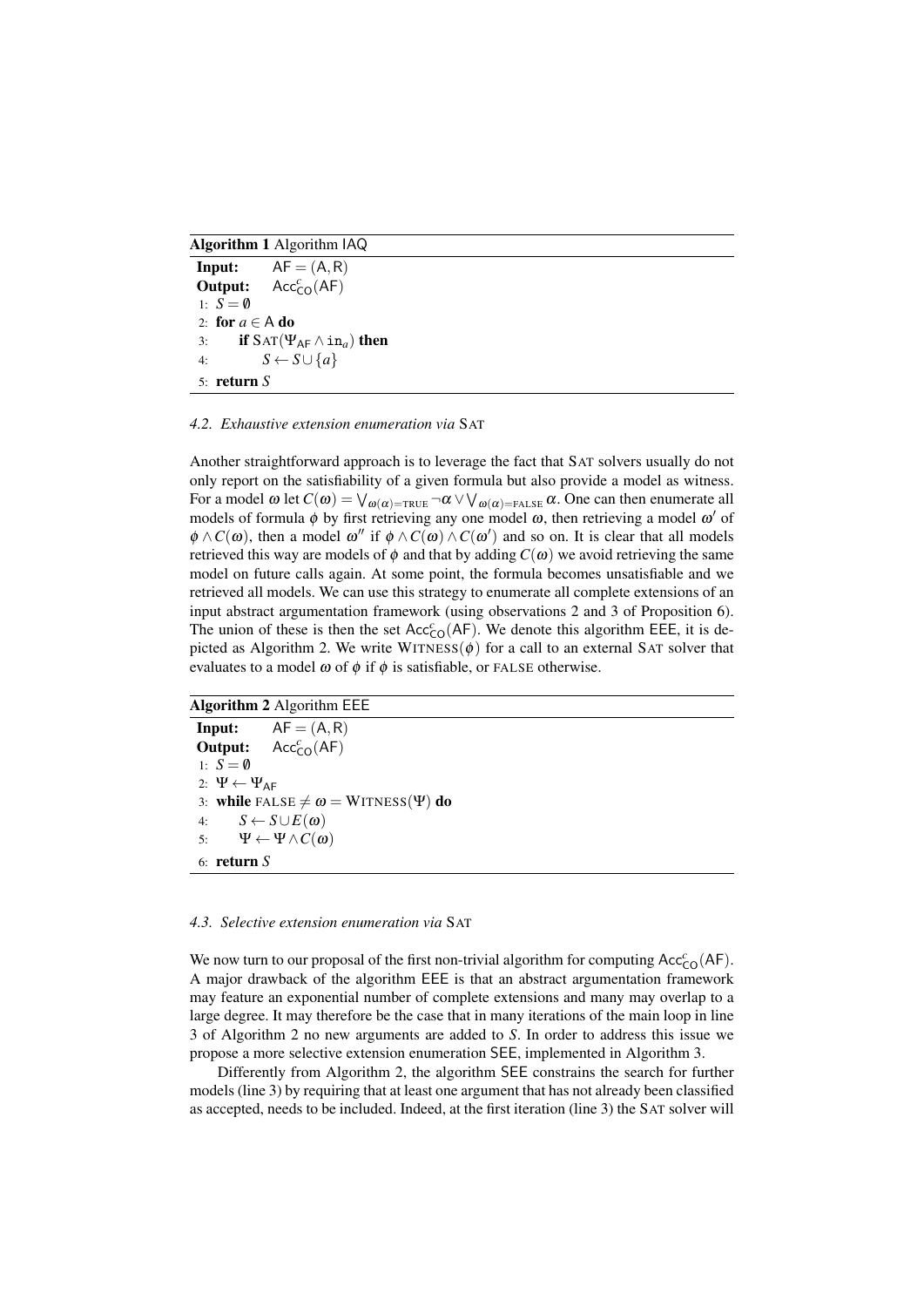Algorithm 3 Algorithm SEE

```
Input: AF = (A, R)Output:
                  Acc<sub>CO</sub><sup>c</sup>(AF)1: S = \emptyset2: D \leftarrow A3: while FALSE \neq \omega = \text{WITNESS}(\Psi_{\textsf{AF}} \wedge \bigvee_{a \in D} \texttt{in}_a) do
4: S \leftarrow S \cup E(\omega)5: D \leftarrow D \setminus E(\omega)6: return S
```
identify a complete extension with at least one in argument. The set of in arguments in the found extension will then be removed from the set *D* of *unvisited* arguments (line 5). From the second iteration, the SAT solver will then be forced to identify complete extensions that intersect with the unvisited arguments. It is straightforward to see that this algorithm is sound and complete.

# *4.4. Selective extension enumeration via* MAXSAT

In (unweighted) MAXSAT [8] formulas can be either *hard* or *soft*. The solutions of a MAXSAT problem are determined among all assignments that satisfy all the hard formulas and are those that maximize the number of satisfied soft formulas. We write  $MAXSAT(S, H)$  (with a set of formulas *S* and a formula *H*) for a call to an external MAXSAT solver that evaluates to a model  $\omega$  that satisfies  $H$  and a maximal number of formulas in *S*. If *H* is not satisfiable,  $MAXSAT(S, H)$  evaluates to FALSE. Algorithm 4 shows our final algorithm SEEM.

Algorithm 4 Algorithm SEEM

**Input:**  $AF = (A, R)$ Output:  $Acc^c_{CO}(AF)$ 1:  $S = \emptyset$ 2:  $D \leftarrow A$ 3: while FALSE  $\neq \omega = \text{MAXSAT}(\{\text{in}_a \mid a \in D\}, \Psi_{\text{AF}})$  do 4:  $S \leftarrow S \cup E(\omega)$ 5:  $D \leftarrow D \setminus E(\omega)$ 6: return *S*

The algorithm SEEM forces the MAXSAT solver to maximise the set of *unvisited* arguments at each iteration. Once again, it is straightforward to see how this algorithm is sound and complete.

# 5. Experimental Evaluation

We implemented the presented algorithms in the  $TWEETYPROJECT<sup>5</sup>$  and used the Open-WBO MAXSAT solver<sup>6</sup> for all calls of the form  $SAT(\cdot)$ , WITNESS( $\cdot$ ), and MAXSAT( $\cdot$ , $\cdot$ ).

<sup>5</sup>http://tweetyproject.org/r/?r=acc\_reasoner

<sup>6</sup>http://sat.inesc-id.pt/open-wbo/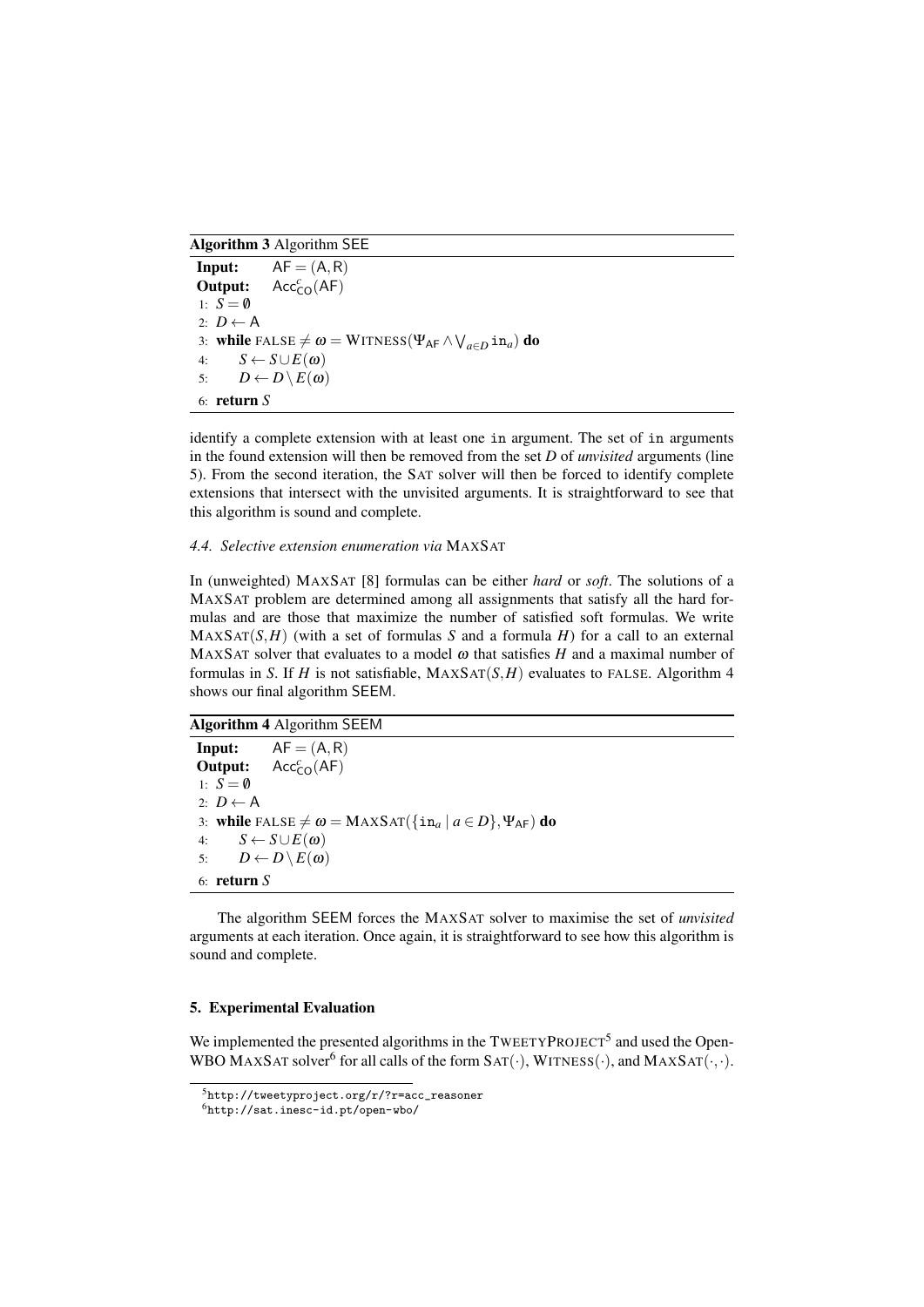| <b>ICCMA'15</b> |             |      |     |           |              |
|-----------------|-------------|------|-----|-----------|--------------|
| No.             | Algorithm   | N    | #TO | <b>RT</b> | <b>PAR10</b> |
| 1               | <b>SEE</b>  | 192  | 58  | 19947.35  | 3728.89      |
| $\overline{c}$  | EEE         | 192  | 72  | 27061.65  | 4640.95      |
| 3               | <b>SEEM</b> | 192  | 79  | 21247.51  | 5048.16      |
| $\overline{4}$  | IAQ         | 192  | 149 | 20285.96  | 9418.16      |
| <b>ICCMA'17</b> |             |      |     |           |              |
| No.             | Algorithm   | N    | #TO | RT        | <b>PAR10</b> |
| 1               | <b>SEE</b>  | 1050 | 558 | 60866.95  | 6435.11      |
| $\overline{2}$  | <b>SEEM</b> | 1050 | 579 | 55810.53  | 6670.29      |
| 3               | IAQ         | 1050 | 742 | 54504.04  | 8531.91      |
| 4               | EEE         | 1050 | 791 | 50607.98  | 9088.2       |
| <b>ICCMA'19</b> |             |      |     |           |              |
| No.             | Algorithm   | N    | #TO | RT        | <b>PAR10</b> |
| 1               | <b>SEE</b>  | 326  | 81  | 9775.1    | 3011.58      |
| 2               | <b>SEEM</b> | 326  | 82  | 14574.94  | 3063.11      |
| 3               | EEE         | 326  | 109 | 11717.29  | 4048.21      |
| $\overline{4}$  | IAQ         | 326  | 130 | 20257.52  | 4847.42      |

Table 1. Results of the ICCMA'15, ICCMA'17, and ICCMA'19 benchmark set; *N* is the total number of instances of the benchmark set; #TO gives the number of time-outs/errors of each solver on this benchmark set; RT gives the runtime in seconds on all correctly solved benchmarks; PAR10 gives the average runtime where time-outs count ten times the cutoff-time, i. e., 12,000 seconds.

We ran the experiments on a virtual machine running Ubuntu 18.04 with a 2.9 GHz CPU core and 8GB of RAM. We considered the following sets of benchmarks: IC-CMA'15 consisting of 192 abstract argumentation frameworks [10]; ICCMA'17 consisting of 1050 abstract argumentation frameworks [7]; ICCMA'19 consisting of 326 abstract argumentation frameworks.<sup>7</sup>

Each algorithm was given 20 minutes to compute the set of acceptable arguments wrt. credulous reasoning with complete semantics. Algorithms are ranked by the number of unsolved instances (in increasing order). In case of ties, solvers are then ranked by runtime (in increasing order). We also considered the PAR10 (Penalised Average Runtime) score for comparing the performance of algorithms. PAR10 is a metric usually exploited in algorithm configuration techniques, where average runtime is calculated by considering runs that did not solve the problem as ten times the cutoff time. Intuitively,

Table 1 shows the performance of the considered algorithms on benchmarks from ICCMA'15, ICCMA'17, and ICCMA'19. The SEE algorithm is consistently delivering the best performance. Notably, on benchmarks from ICCMA'15 and ICCMA'19, the cumulative runtime of SEE is much lower than those of the other algorithms, despite the largest number of problems solved: SEE solved a larger number of problems in a much shorter amount of CPU-time. On the other end of the spectrum, the IAQ algorithm is generally delivering the worst performance. This comes as no surprise, considering that the IAQ algorithm is the less optimized among the implemented approaches.

The performance of EEE and SEEM algorithms, instead, are more remarkable. On the ICCMA'15 benchmarks the EEE algorithm is outperforming SEEM while on the IC-CMA'17 benchmarks it is delivering the worst performance among the considered ap-

<sup>&</sup>lt;sup>7</sup>The interested reader is referred to https://www.iccma2019.dmi.unipg.it for details.